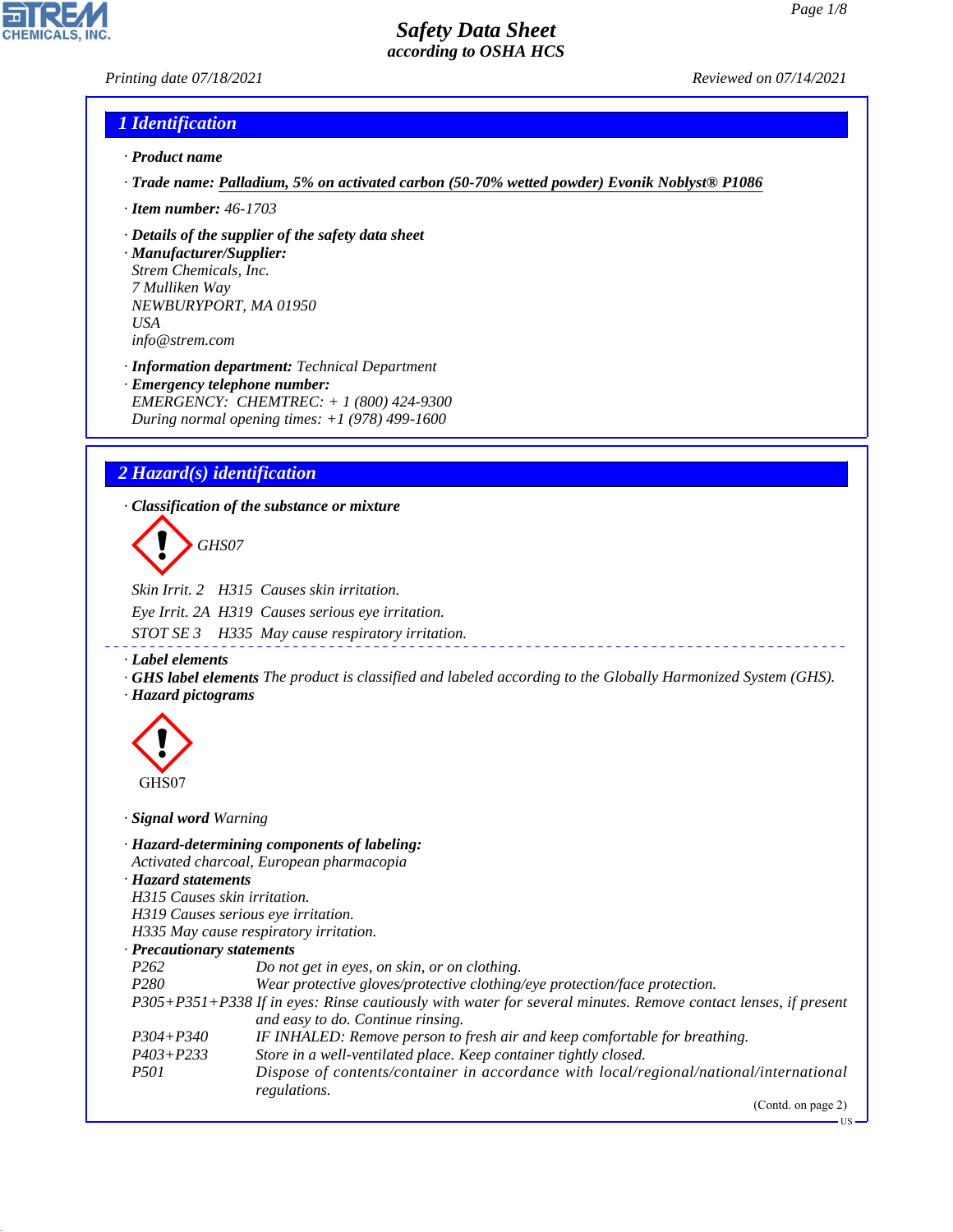*Printing date 07/18/2021 Reviewed on 07/14/2021*



- 
- *· PBT: Not applicable.*
- *· vPvB: Not applicable.*

#### *3 Composition/information on ingredients*

- *· Chemical characterization: Mixtures*
- *· Description: Mixture of the substances listed below with nonhazardous additions.*

|  | · Dangerous components: |
|--|-------------------------|
|--|-------------------------|

- *7440-44-0 Activated charcoal, European pharmacopia 95.0%*
- *7440-05-3 Palladium on activated carbon, reduced, dry powder 5.0%*

# *4 First-aid measures*

- *· Description of first aid measures*
- *· After inhalation: In case of unconsciousness place patient stably in side position for transportation.*
- *· After skin contact: Immediately wash with water and soap and rinse thoroughly.*
- *· After eye contact:*
- *Rinse opened eye for several minutes under running water. If symptoms persist, consult a doctor.*
- *· After swallowing: If symptoms persist consult doctor.*
- *· Information for doctor:*
- *· Most important symptoms and effects, both acute and delayed No further relevant information available.*
- *· Indication of any immediate medical attention and special treatment needed*
- *No further relevant information available.*

# *5 Fire-fighting measures*

- *· Extinguishing media*
- *· Suitable extinguishing agents: Use fire fighting measures that suit the environment.*
- *· Special hazards arising from the substance or mixture No further relevant information available.*
- *· Advice for firefighters*

44.1.1

*· Protective equipment: No special measures required.*

#### *6 Accidental release measures*

*· Personal precautions, protective equipment and emergency procedures Not required.*

(Contd. on page 3)

US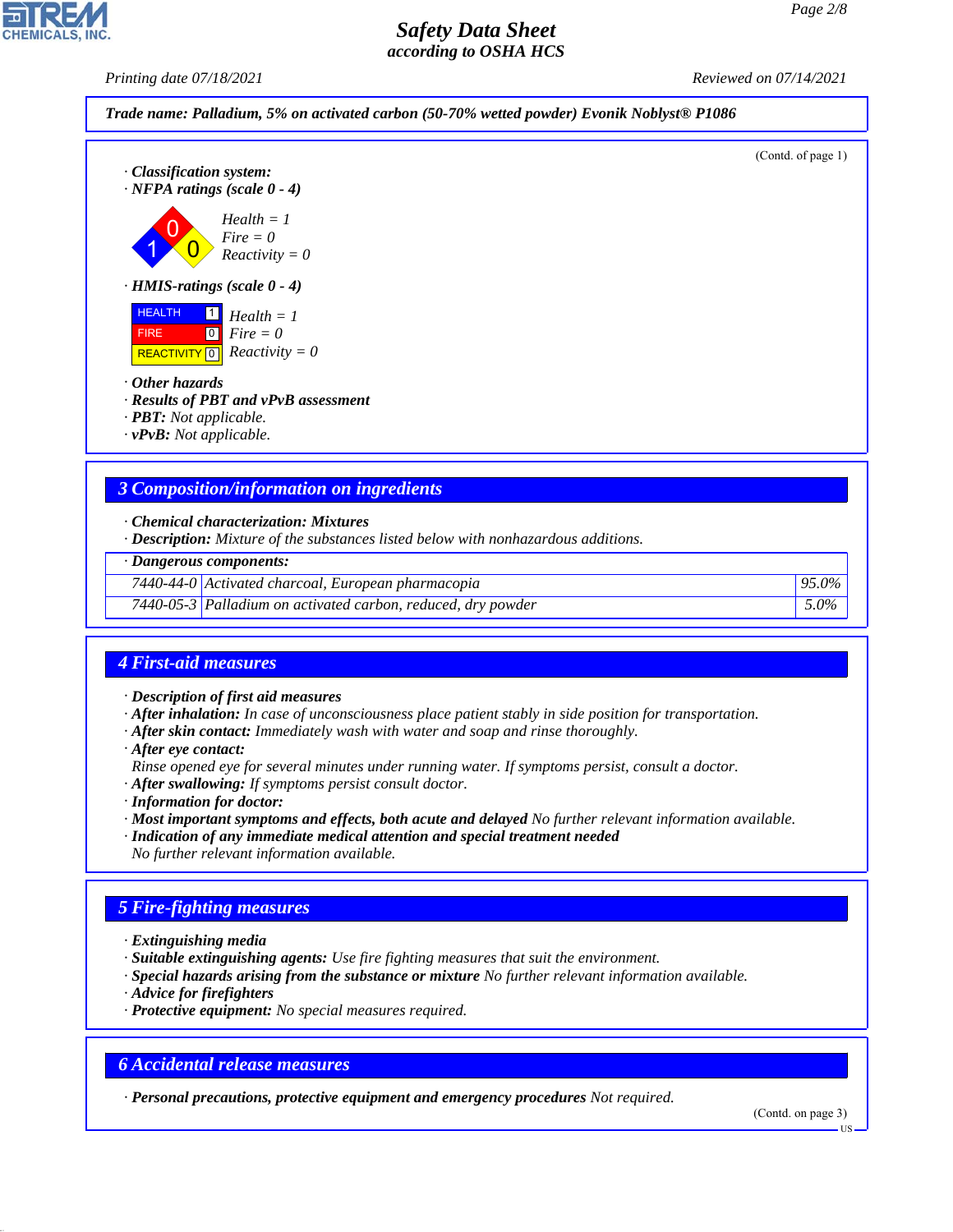*Printing date 07/18/2021 Reviewed on 07/14/2021*

|                |                                                                   | (Contd. of page 2) |
|----------------|-------------------------------------------------------------------|--------------------|
|                | · <b>Environmental precautions:</b> No special measures required. |                    |
|                | · Methods and material for containment and cleaning up:           |                    |
|                | Dispose contaminated material as waste according to item 13.      |                    |
|                | Ensure adequate ventilation.                                      |                    |
|                | · Reference to other sections                                     |                    |
|                | See Section 7 for information on safe handling.                   |                    |
|                | See Section 8 for information on personal protection equipment.   |                    |
|                | See Section 13 for disposal information.                          |                    |
|                | · Protective Action Criteria for Chemicals                        |                    |
| $\cdot$ PAC-1: |                                                                   |                    |
|                | 7440-44-0 Activated charcoal, European pharmacopia                | 6 $mg/m3$          |
|                | 7440-05-3 Palladium on activated carbon, reduced, dry powder      | 6 $mg/m3$          |
| $\cdot$ PAC-2: |                                                                   |                    |
|                | 7440-44-0 Activated charcoal, European pharmacopia                | $330$ mg/m $3$     |
|                | 7440-05-3 Palladium on activated carbon, reduced, dry powder      | $66$ mg/m $3$      |
| $\cdot$ PAC-3: |                                                                   |                    |
|                | 7440-44-0 Activated charcoal, European pharmacopia                | $2,000 \; mg/m3$   |
|                | 7440-05-3 Palladium on activated carbon, reduced, dry powder      | $400$ mg/m $3$     |
|                |                                                                   |                    |

#### *7 Handling and storage*

*· Handling:*

- *· Precautions for safe handling No special precautions are necessary if used correctly.*
- *· Information about protection against explosions and fires: No special measures required.*
- *· Conditions for safe storage, including any incompatibilities*

*· Storage:*

- *· Requirements to be met by storerooms and receptacles: No special requirements.*
- *· Information about storage in one common storage facility: Not required.*
- *· Further information about storage conditions: Keep receptacle tightly sealed.*
- *· Specific end use(s) No further relevant information available.*

#### *8 Exposure controls/personal protection*

- *· Additional information about design of technical systems: No further data; see item 7.*
- *· Control parameters*
- *· Components with limit values that require monitoring at the workplace:*
- *The product does not contain any relevant quantities of materials with critical values that have to be monitored at the workplace.*
- *· Additional information: The lists that were valid during the creation were used as basis.*
- *· Exposure controls*

44.1.1

- *· Personal protective equipment:*
- *· General protective and hygienic measures: Keep away from foodstuffs, beverages and feed. Immediately remove all soiled and contaminated clothing. Wash hands before breaks and at the end of work. Avoid contact with the eyes and skin.*
- *· Breathing equipment: A NIOSH approved respirator in accordance with 29 CFR 1910.134.*

(Contd. on page 4)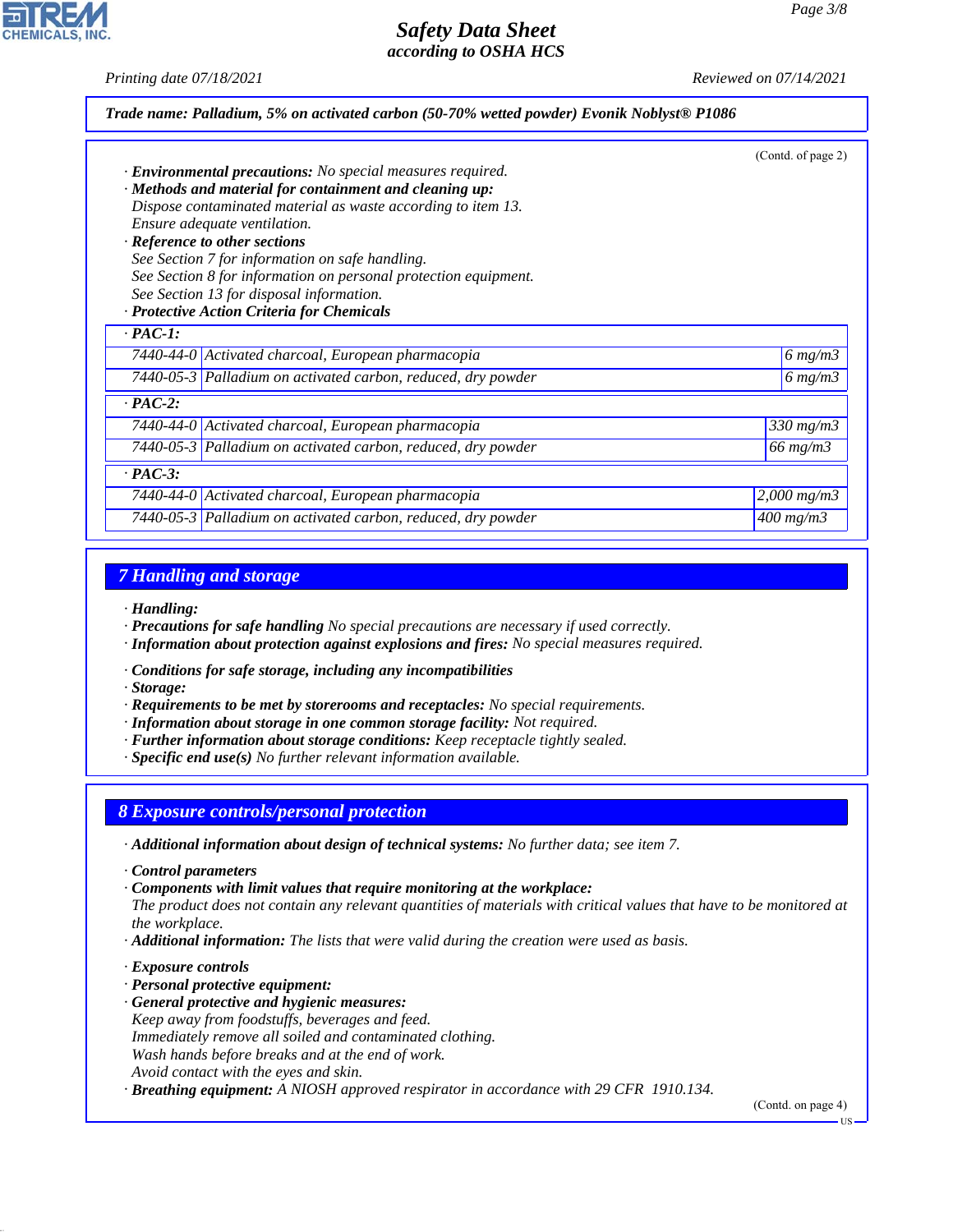(Contd. of page 3)

# *Safety Data Sheet according to OSHA HCS*

**CHEMICALS, INC** 

*Printing date 07/18/2021 Reviewed on 07/14/2021*

*Trade name: Palladium, 5% on activated carbon (50-70% wetted powder) Evonik Noblyst® P1086*

*· Protection of hands:*



\_S*Protective gloves*

*The glove material has to be impermeable and resistant to the product/ the substance/ the preparation. Due to missing tests no recommendation to the glove material can be given for the product/ the preparation/ the chemical mixture.*

*Selection of the glove material on consideration of the penetration times, rates of diffusion and the degradation · Material of gloves*

*The selection of the suitable gloves does not only depend on the material, but also on further marks of quality and varies from manufacturer to manufacturer. As the product is a preparation of several substances, the resistance of the glove material can not be calculated in advance and has therefore to be checked prior to the application. · Penetration time of glove material*

*The exact break through time has to be found out by the manufacturer of the protective gloves and has to be observed.*

*· Eye protection:*



44.1.1

\_R*Tightly sealed goggles*

| <b>9 Physical and chemical properties</b>                                                                    |                                               |
|--------------------------------------------------------------------------------------------------------------|-----------------------------------------------|
| · Information on basic physical and chemical properties<br><b>General Information</b><br>$\cdot$ Appearance: |                                               |
| Form:                                                                                                        | Powder                                        |
| Color:                                                                                                       | <b>Black</b>                                  |
| $\cdot$ Odor:                                                                                                | <i><u><b>Odorless</b></u></i>                 |
| · Odor threshold:                                                                                            | Not determined.                               |
| $\cdot$ pH-value:                                                                                            | Not applicable.                               |
| Change in condition<br><b>Melting point/Melting range:</b><br><b>Boiling point/Boiling range:</b>            | 3.652-3.697 °C (39-39 °F)<br>Undetermined.    |
| · Flash point:                                                                                               | Not applicable.                               |
| · Flammability (solid, gaseous):                                                                             | Not determined.                               |
| · Ignition temperature:                                                                                      |                                               |
| <b>Decomposition temperature:</b>                                                                            | Not determined.                               |
| $\cdot$ Auto igniting:                                                                                       | Product is not selfigniting.                  |
| · Danger of explosion:                                                                                       | Product does not present an explosion hazard. |
| <b>Explosion limits:</b>                                                                                     |                                               |
| Lower:                                                                                                       | Not determined.                               |
| <b>Upper:</b>                                                                                                | Not determined.                               |
| · Vapor pressure:                                                                                            | 1 hPa (1 mm Hg)                               |
|                                                                                                              | (Contd. on page 5)                            |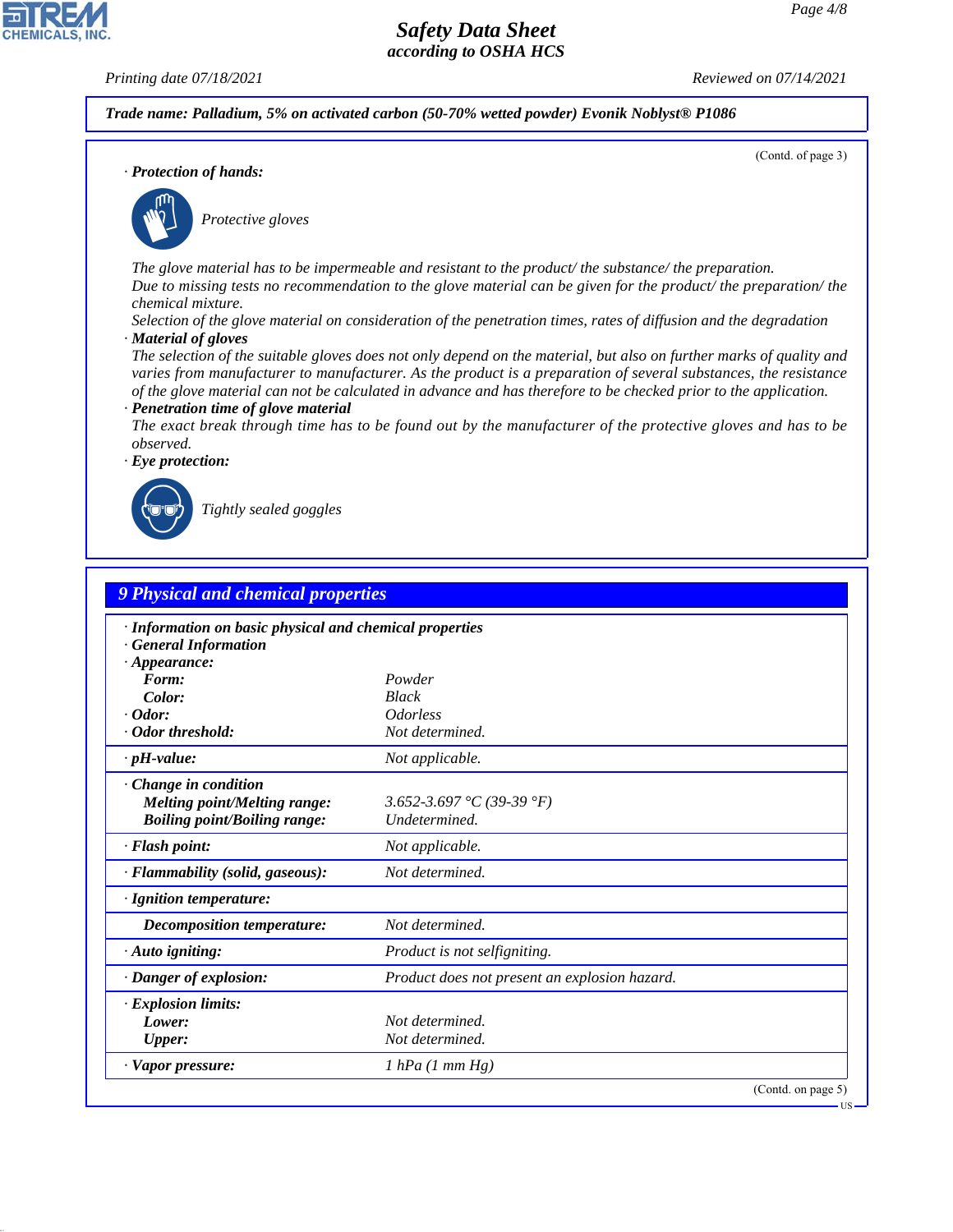# **CHEMICALS, INC**

# *Safety Data Sheet according to OSHA HCS*

*Printing date 07/18/2021 Reviewed on 07/14/2021*

#### *Trade name: Palladium, 5% on activated carbon (50-70% wetted powder) Evonik Noblyst® P1086*

|                                                             |                                            | (Contd. of page 4) |
|-------------------------------------------------------------|--------------------------------------------|--------------------|
| $\cdot$ Density at 20 $\textdegree$ C (68 $\textdegree$ F): | 1.8-2.1 $g/cm^3$ (15.021-17.52 lbs/gal)    |                    |
| $\cdot$ Bulk density at 20 $\cdot$ C (68 $\cdot$ F):        | $150 \ kg/m^3$                             |                    |
| $\cdot$ Relative density                                    | Not determined.                            |                    |
| · Vapor density                                             | Not applicable.                            |                    |
| $\cdot$ Evaporation rate                                    | Not applicable.                            |                    |
| $\cdot$ Solubility in / Miscibility with<br>Water:          | <i>Insoluble.</i>                          |                    |
| · Partition coefficient (n-octanol/water): Not determined.  |                                            |                    |
| · Viscosity:                                                |                                            |                    |
| Dynamic:                                                    | Not applicable.                            |                    |
| Kinematic:                                                  | Not applicable.                            |                    |
| · Solvent content:                                          |                                            |                    |
| Organic solvents:                                           | $0.0\%$                                    |                    |
| <b>VOC</b> content:                                         | 0.0 g/l / 0.00 lb/gl                       |                    |
| $\cdot$ Other information                                   | No further relevant information available. |                    |

# *10 Stability and reactivity*

- *· Reactivity No further relevant information available.*
- *· Chemical stability*
- *· Thermal decomposition / conditions to be avoided: No decomposition if used according to specifications.*
- *· Possibility of hazardous reactions No dangerous reactions known.*
- *· Conditions to avoid No further relevant information available.*
- *· Incompatible materials: No further relevant information available.*
- *· Hazardous decomposition products: No dangerous decomposition products known.*

# *11 Toxicological information*

- *· Information on toxicological effects*
- *· Acute toxicity:*

44.1.1

- *· Primary irritant effect:*
- *· on the skin: Irritant to skin and mucous membranes.*
- *· on the eye: Irritating effect.*
- *· Sensitization: No sensitizing effects known.*
- *· Additional toxicological information:*

*The product shows the following dangers according to internally approved calculation methods for preparations: Irritant*

#### *· Carcinogenic categories*

*· IARC (International Agency for Research on Cancer)*

*None of the ingredients is listed.*

#### *· NTP (National Toxicology Program)*

*None of the ingredients is listed.*

#### *· OSHA-Ca (Occupational Safety & Health Administration)*

*None of the ingredients is listed.*

(Contd. on page 6)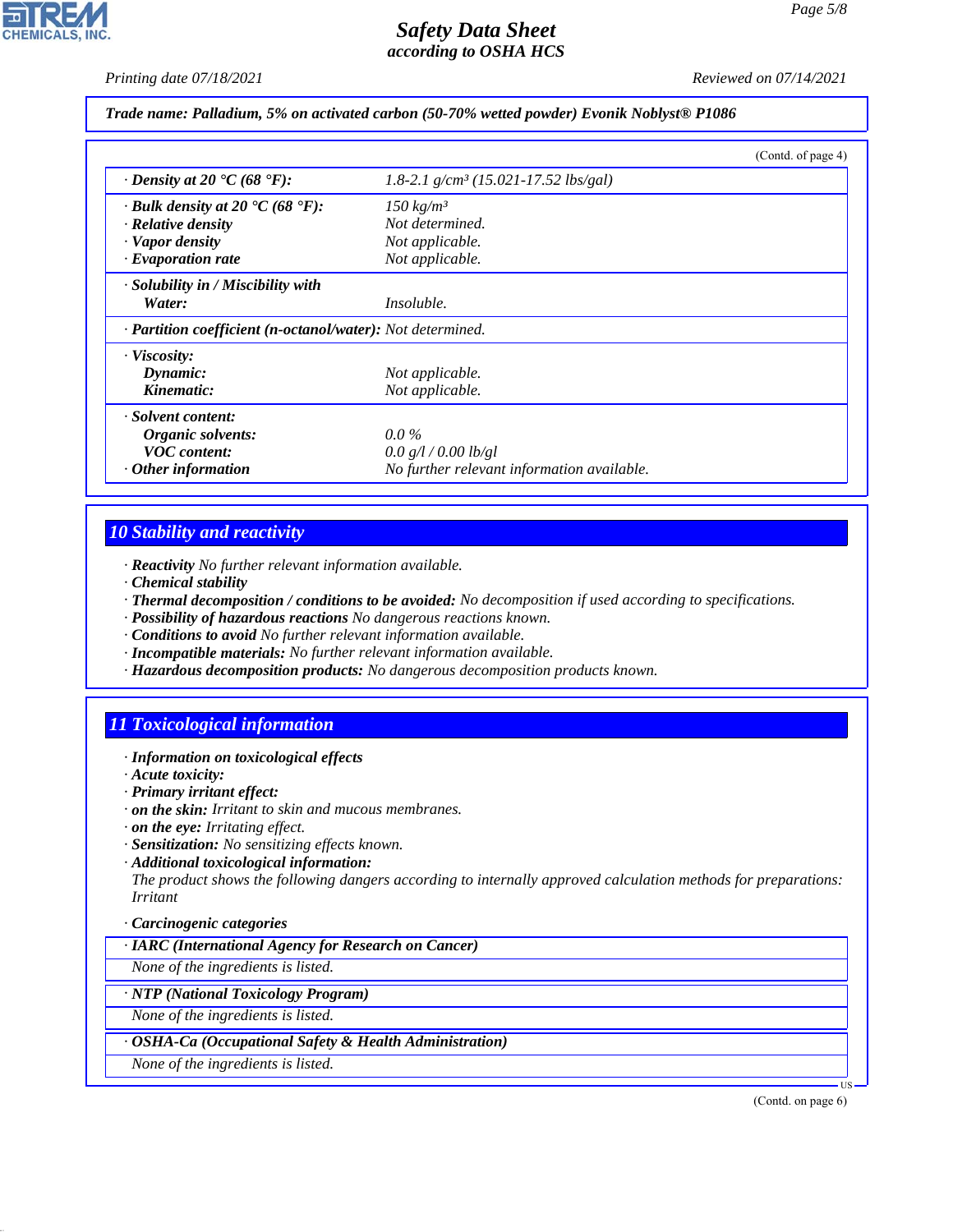*Printing date 07/18/2021 Reviewed on 07/14/2021*

**CHEMICALS, INC** 

*Trade name: Palladium, 5% on activated carbon (50-70% wetted powder) Evonik Noblyst® P1086*

(Contd. of page 5)

# *12 Ecological information*

- *· Toxicity*
- *· Aquatic toxicity: No further relevant information available.*
- *· Persistence and degradability No further relevant information available.*
- *· Behavior in environmental systems:*
- *· Bioaccumulative potential No further relevant information available.*
- *· Mobility in soil No further relevant information available.*
- *· Additional ecological information:*
- *· General notes: Not known to be hazardous to water.*
- *· Results of PBT and vPvB assessment*
- *· PBT: Not applicable.*
- *· vPvB: Not applicable.*
- *· Other adverse effects No further relevant information available.*

# *13 Disposal considerations*

*· Waste treatment methods*

*· Recommendation:*

44.1.1

*Must not be disposed of together with household garbage. Do not allow product to reach sewage system.*

- *· Uncleaned packagings:*
- *· Recommendation: Disposal must be made according to official regulations.*

| $\cdot$ UN-Number<br>· DOT, ADN, IMDG, IATA               | not regulated   |  |
|-----------------------------------------------------------|-----------------|--|
|                                                           |                 |  |
| $\cdot$ UN proper shipping name<br>· DOT, ADN, IMDG, IATA | not regulated   |  |
| $\cdot$ Transport hazard class(es)                        |                 |  |
| · DOT, ADN, IMDG, IATA<br>· Class                         | not regulated   |  |
| · Packing group<br>· DOT, IMDG, IATA                      | not regulated   |  |
| · Environmental hazards:<br>$\cdot$ Marine pollutant:     | N <sub>O</sub>  |  |
| Special precautions for user                              | Not applicable. |  |
| · Transport in bulk according to Annex II of              |                 |  |
| <b>MARPOL73/78 and the IBC Code</b>                       | Not applicable. |  |
| · UN "Model Regulation":                                  | not regulated   |  |

(Contd. on page 7)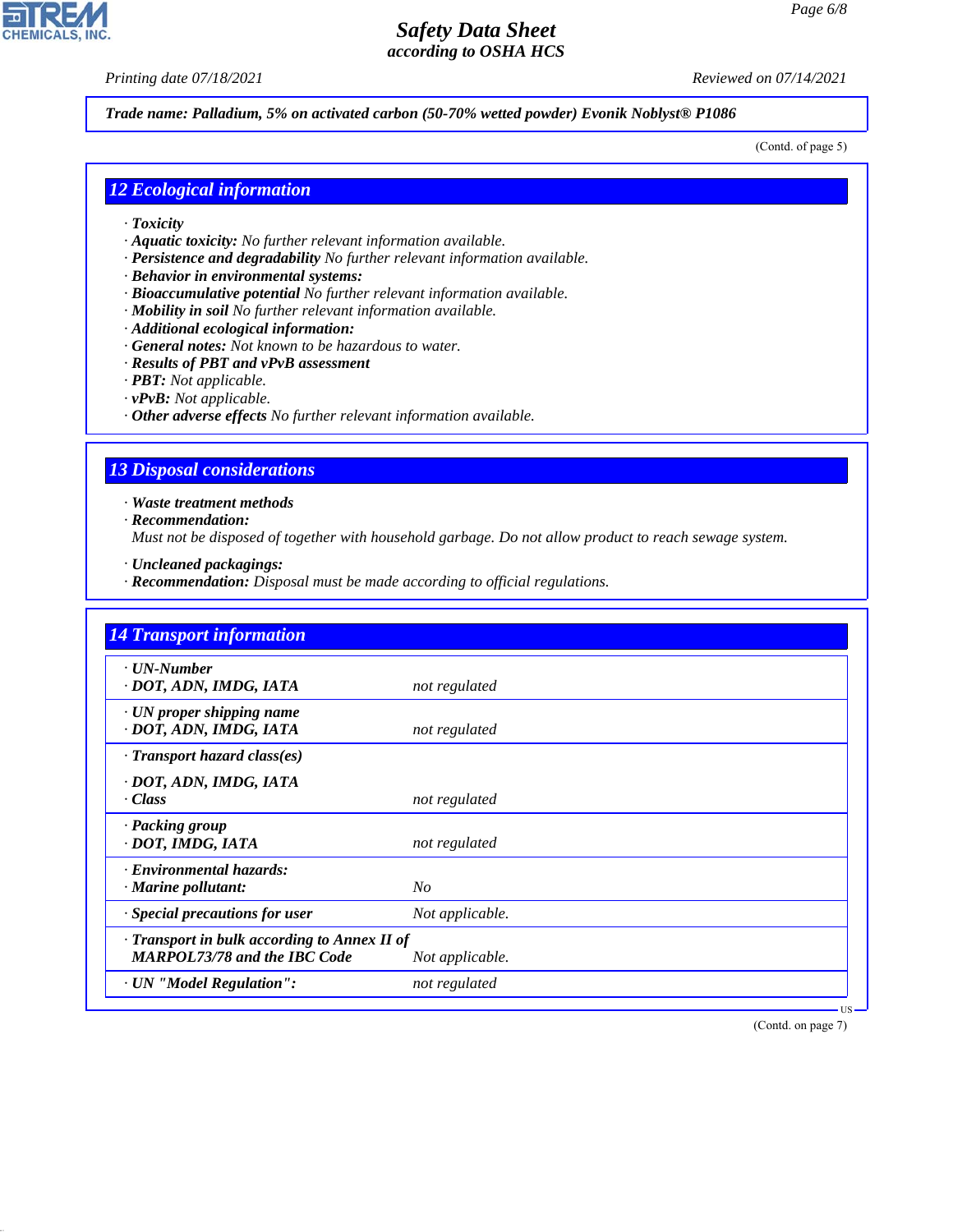*Printing date 07/18/2021 Reviewed on 07/14/2021*

**CHEMICALS, INC** 

*Trade name: Palladium, 5% on activated carbon (50-70% wetted powder) Evonik Noblyst® P1086*

(Contd. of page 6)

#### *15 Regulatory information*

*· Safety, health and environmental regulations/legislation specific for the substance or mixture · Sara*

*· Section 355 (extremely hazardous substances):*

*None of the ingredients is listed.*

*· Section 313 (Specific toxic chemical listings):*

*None of the ingredients is listed.*

*· TSCA (Toxic Substances Control Act):*

*All ingredients are listed.*

*· Proposition 65*

*· Chemicals known to cause cancer:*

*None of the ingredients is listed.*

*· Chemicals known to cause reproductive toxicity for females:*

*None of the ingredients is listed.*

*· Chemicals known to cause reproductive toxicity for males:*

*None of the ingredients is listed.*

*· Chemicals known to cause developmental toxicity:*

*None of the ingredients is listed.*

*· Carcinogenic categories*

*· EPA (Environmental Protection Agency)*

*None of the ingredients is listed.*

*· TLV (Threshold Limit Value established by ACGIH)*

*None of the ingredients is listed.*

*· NIOSH-Ca (National Institute for Occupational Safety and Health)*

*None of the ingredients is listed.*

*· GHS label elements The product is classified and labeled according to the Globally Harmonized System (GHS). · Hazard pictograms*



44.1.1

*· Signal word Warning*

| · Hazard-determining components of labeling:                                                                  |
|---------------------------------------------------------------------------------------------------------------|
| Activated charcoal, European pharmacopia                                                                      |
| · Hazard statements                                                                                           |
| H315 Causes skin irritation.                                                                                  |
| H319 Causes serious eye irritation.                                                                           |
| H335 May cause respiratory irritation.                                                                        |
| $\cdot$ Precautionary statements                                                                              |
| Do not get in eyes, on skin, or on clothing.                                                                  |
| Wear protective gloves/protective clothing/eye protection/face protection.                                    |
| P305+P351+P338 If in eyes: Rinse cautiously with water for several minutes. Remove contact lenses, if present |
| and easy to do. Continue rinsing.                                                                             |
| IF INHALED: Remove person to fresh air and keep comfortable for breathing.                                    |
|                                                                                                               |

(Contd. on page 8)

US